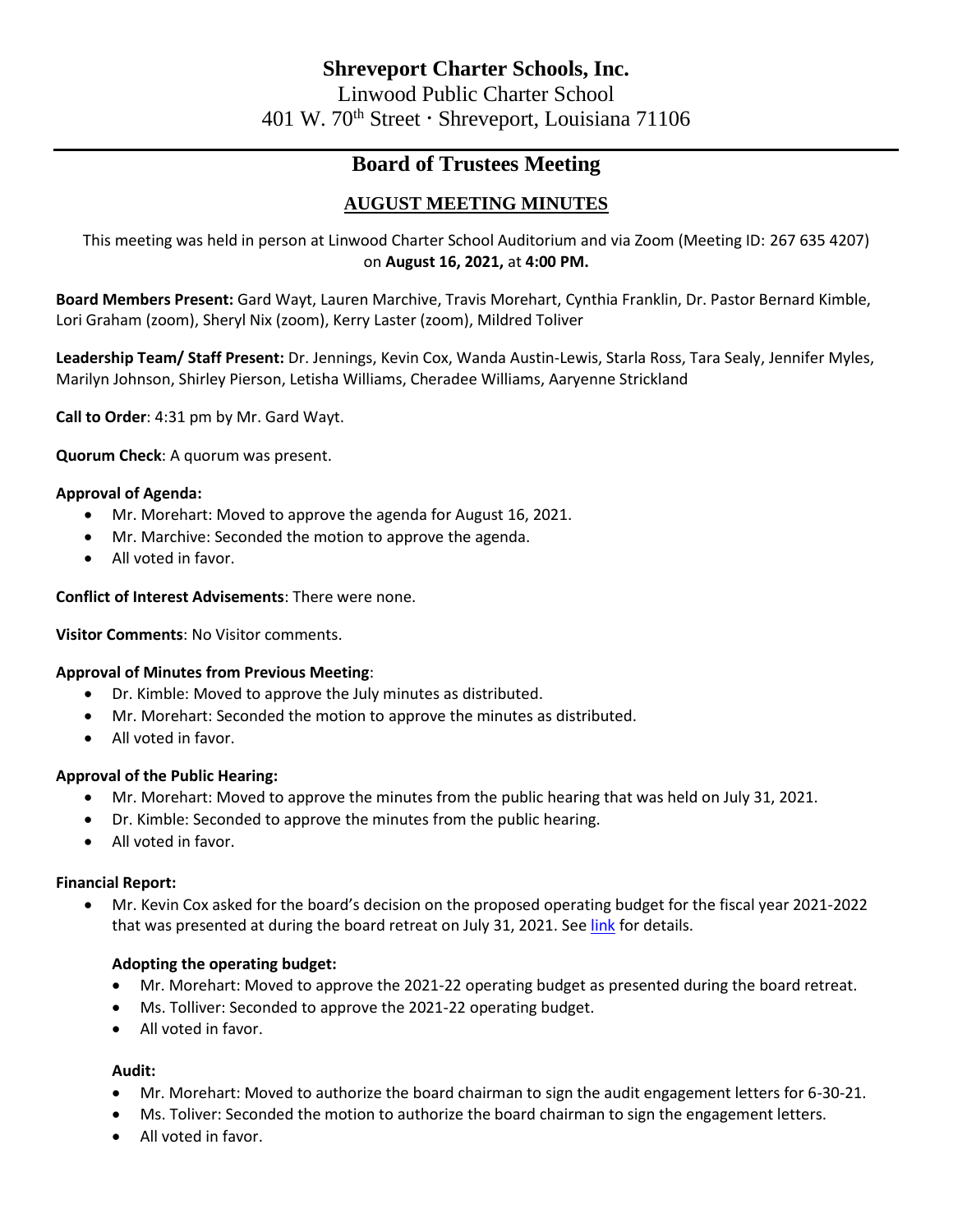## **Executive Director's Report:**

• Dr. Jennings gave the Executive Director's report. A consent agenda was sent out and reviewed by the board prior to the meeting. The floor was opened for questions.

## Reopening of School

Dr. Jennings mentioned that students returned to school for diagnostic assessments for two weeks. Assessments were conducted the first half of the day. The week prior, teachers returned to school.

## Professional Development

Teachers continued to have professional development during the second half of the day after student assessments. Dr. Jennings shared with the board a video highlighting the teacher's Professional Development week.

## Consent Agenda

## *Items include Academics, Operations, Enrollment and Human Resources*

- Mr. Morehart: Moved to approve the items on the consent agenda as submitted.
- Dr. Kimble: Seconded to approve the items on the consent agenda.
- All voted in favor.

## Q & A and Comments from BOT members:

## *Marchive:* What is the status on year-round school?

*Jennings*: Shared that the school conducted a second survey with parents about year-round school and over fifty percent of parents responded "not interested" in year-round school this year. He also mentioned that he proposed extended school days to the teachers and staff, and they overwhelmingly opposed it. However, the school will be going to an extended day model next school year.

*Marchive:* Mentioned that according to the parent survey, parents are interested in learning more about year-round school.

*Jennings*: Confirmed that this is the case and more discussions about year-round school planning should be conducted during the academic committee meetings.

## **Board Chairman's Report:**

• Mr. Wayt provided the Board Chairman's Report.

## Retreat Summary

Mr. Wayt shared that he had a follow-up meeting with Kevin Gutierrez of LA Association of Public Charter Schools about best practices, board evaluations, executive director evaluations, and other topics around board development. Mr. Wayt will present a retreat summary at the next board meeting.

## Bylaws, Board Committees, and Community Advisory Council

Mr. Wayt mentioned that the revised bylaws will be presented at the next board meeting, along with updates on the board committees, and community advisory council.

## Linwood Differentiation

Mr. Wayt would like the board to focus on ways the school can distinguish itself from other public schools. Some things the school is already doing is branding by Hemingway West and offering school electives. This will be an ongoing discussion.

## Louisiana Tech Partnership

Mr. Wayt informed the group that Dr. Jennings will be visited with Louisiana Tech reps in mid to late-September.

## Expansion Plans

Mr. Wayt shared with the board that Dr. Jennings and he have been looking at additional facilities. There is a possibility of using the ESSER money and other ways to acquire those facilities.